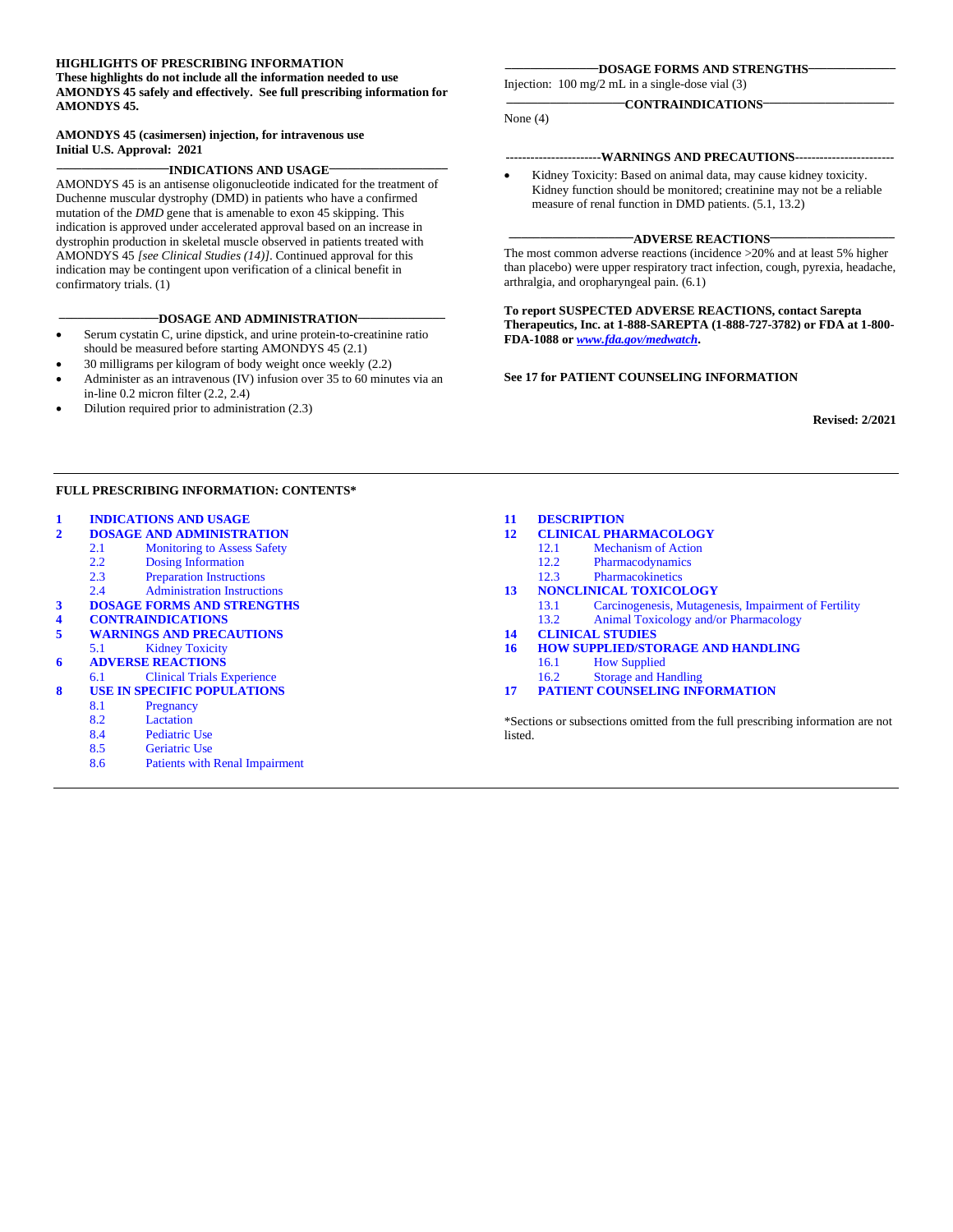# **FULL PRESCRIBING INFORMATION**

# <span id="page-1-0"></span>**1 INDICATIONS AND USAGE**

AMONDYS 45 is indicated for the treatment of Duchenne muscular dystrophy (DMD) in patients who have a confirmed mutation of the *DMD* gene that is amenable to exon 45 skipping. This indication is approved under accelerated approval based on an increase in dystrophin production in skeletal muscle observed in patients treated with AMONDYS 45 *[see Clinical Studies (14)]*. Continued approval for this indication may be contingent upon verification of a clinical benefit in confirmatory trials.

# <span id="page-1-1"></span>**2 DOSAGE AND ADMINISTRATION**

## <span id="page-1-2"></span>**2.1 Monitoring to Assess Safety**

Serum cystatin C, urine dipstick, and urine protein-to-creatinine ratio (UPCR) should be measured before starting AMONDYS 45. Consider measurement of glomerular filtration rate prior to initiation of AMONDYS 45. Monitoring for kidney toxicity during treatment is recommended. Obtain the urine sample prior to infusion of AMONDYS 45 or at least 48 hours after infusion *[see Warnings and Precautions (5.1)]*.

## <span id="page-1-3"></span>**2.2 Dosing Information**

The recommended dosage of AMONDYS 45 is 30 milligrams per kilogram administered once weekly as a 35 to 60-minute intravenous infusion via an in-line 0.2 micron filter.

If a dose of AMONDYS 45 is missed, it may be administered as soon as possible after the scheduled dose.

### <span id="page-1-4"></span>**2.3 Preparation Instructions**

AMONDYS 45 is supplied in single-dose vials as a preservative-free concentrated solution that requires dilution prior to administration. Parenteral drug products should be inspected visually for particulate matter and discoloration prior to administration, whenever solution and container permit. Use aseptic technique.

- a. Calculate the total dose of AMONDYS 45 to be administered based on the patient's weight and the recommended dose of 30 milligrams per kilogram. Determine the volume of AMONDYS 45 needed and the correct number of vials to supply the full calculated dose.
- b. Allow the vials to warm to room temperature. Mix the contents of each vial by gently inverting 2 or 3 times. Do not shake.
- c. Visually inspect each vial of AMONDYS 45. The solution is a clear to slightly opalescent, colorless liquid, and may contain trace amounts of small, white to off-white amorphous particles. Do not use if the solution in the vials is cloudy, discolored or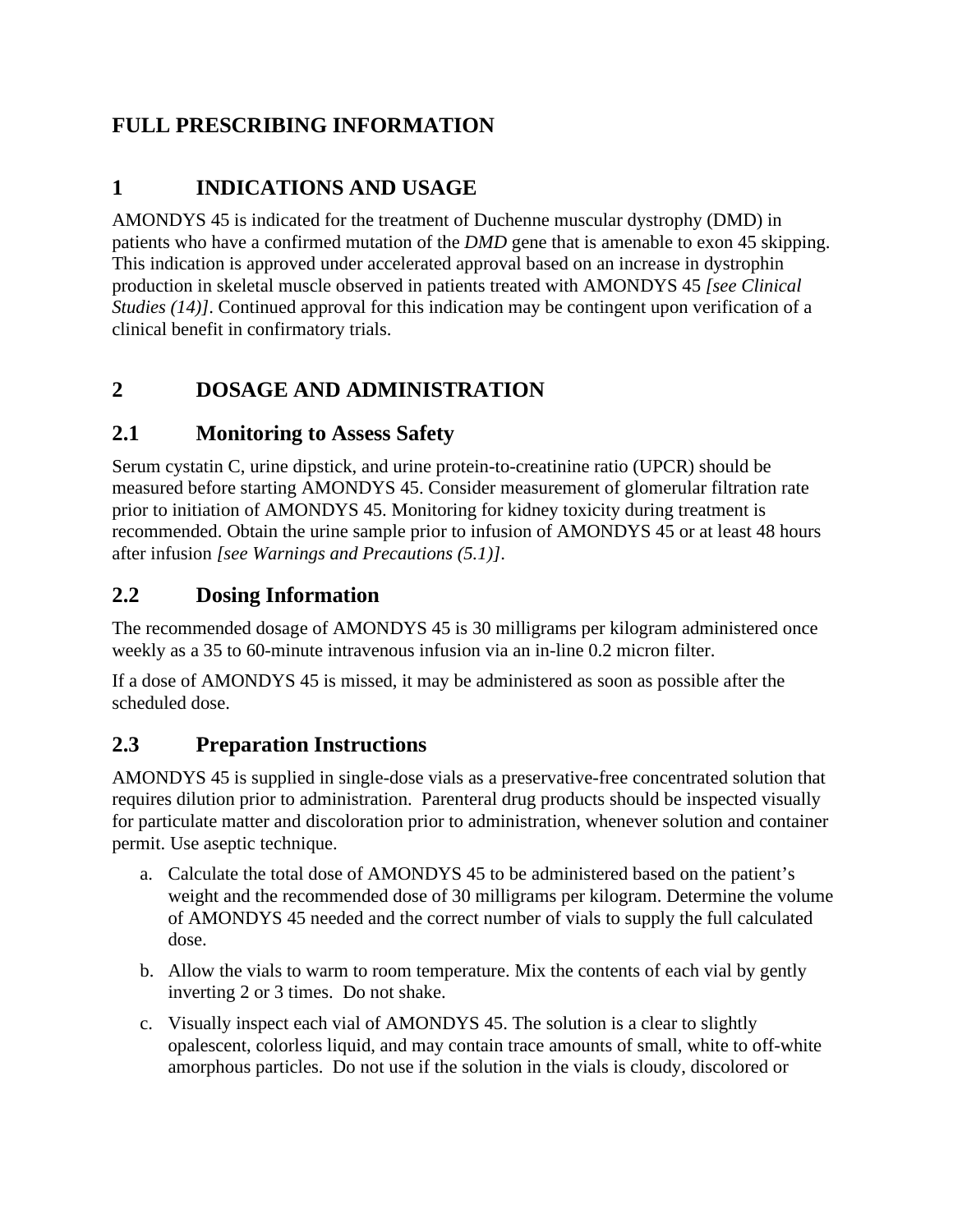contains extraneous particulate matter other than trace amounts of small, white to offwhite amorphous particles.

- d. With a syringe fitted with a 21-gauge or smaller bore non-coring needle, withdraw the calculated volume of AMONDYS 45 from the appropriate number of vials. To avoid dulling the needle and fragmenting the stoppers, replace the needle periodically during preparation.
- e. Dilute the withdrawn AMONDYS 45 in 0.9% Sodium Chloride Injection, USP, to make a total volume of 100 to 150 mL. Gently invert 2 to 3 times to mix. Do not shake. Visually inspect the diluted solution. Do not use if the solution is cloudy, discolored or contains extraneous particulate matter other than trace amounts of small, white to offwhite amorphous particles.
- f. Administer the diluted solution via an in-line 0.2 micron filter.
- g. AMONDYS 45 contains no preservatives and should be administered immediately after dilution. Complete infusion of diluted AMONDYS 45 within 4 hours of dilution. If immediate use is not possible the diluted product may be stored for up to 24 hours at  $2^{\circ}C$ to 8 °C (36 °F to 46 °F). Do not freeze. Discard unused AMONDYS 45.

## <span id="page-2-0"></span>**2.4 Administration Instructions**

Application of a topical anesthetic cream to the infusion site prior to administration of AMONDYS 45 may be considered.

AMONDYS 45 is administered via intravenous infusion. Flush the intravenous access line with 0.9% Sodium Chloride Injection, USP, prior to and after infusion.

Infuse the diluted AMONDYS 45 over 35 to 60 minutes via an in-line 0.2 micron filter. Do not mix other medication with AMONDYS 45 or infuse other medications concomitantly via the same intravenous access with AMONDYS 45.

# <span id="page-2-1"></span>**3 DOSAGE FORMS AND STRENGTHS**

AMONDYS 45 is a clear to slightly opalescent, colorless liquid and may contain trace amounts of small, white to off-white amorphous particles and is available as:

• Injection: 100 mg/2 mL (50 mg/ mL) solution in a single-dose vial

# <span id="page-2-2"></span>**4 CONTRAINDICATIONS**

None.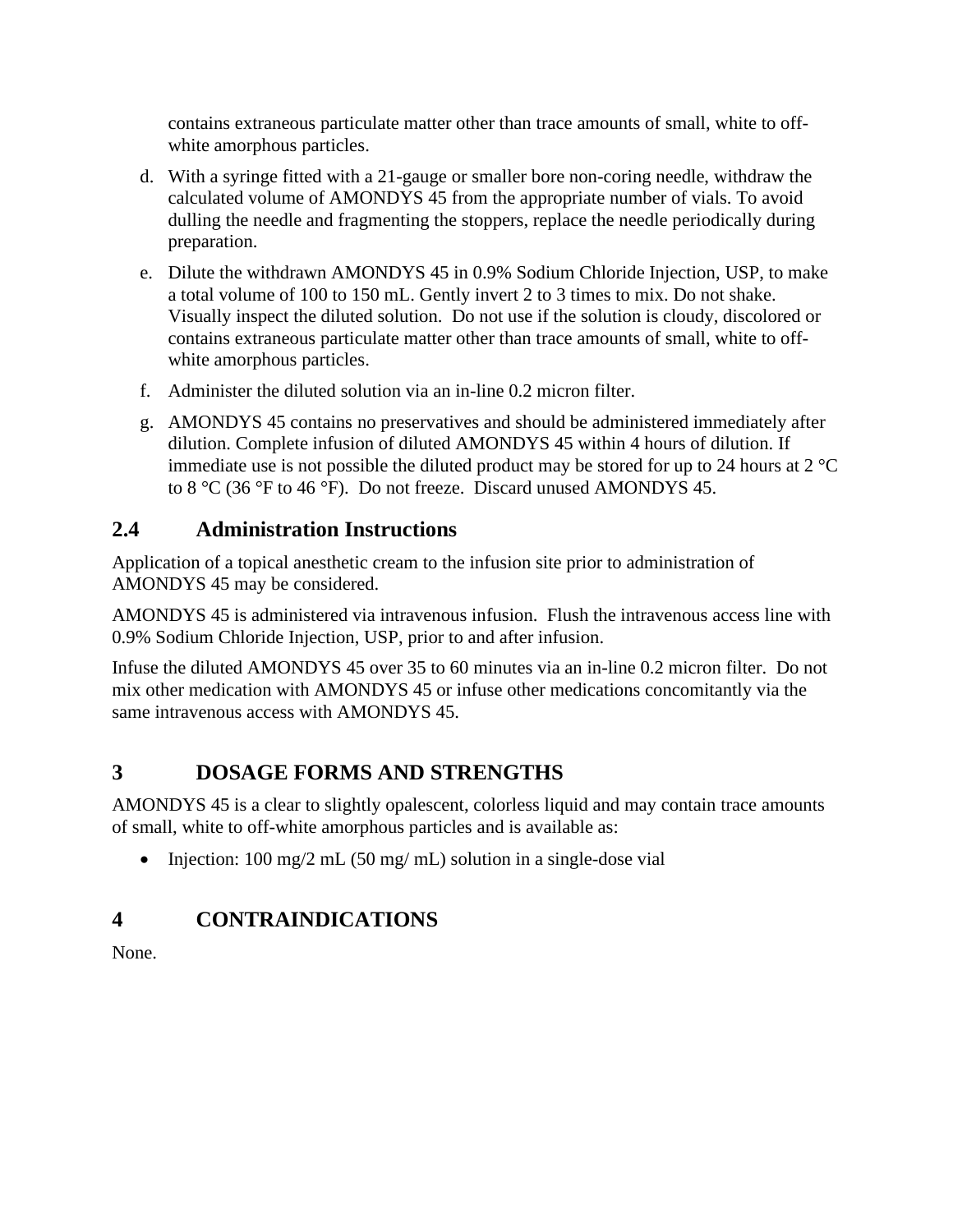## <span id="page-3-0"></span>**5 WARNINGS AND PRECAUTIONS**

## <span id="page-3-1"></span>**5.1 Kidney Toxicity**

Kidney toxicity was observed in animals who received casimersen *[see Use in Specific Populations (8.4) and Nonclinical Toxicology (13.2)]*. Although kidney toxicity was not observed in the clinical studies with AMONDYS 45, kidney toxicity, including potentially fatal glomerulonephritis, has been observed after administration of some antisense oligonucleotides. Kidney function should be monitored in patients taking AMONDYS 45. Because of the effect of reduced skeletal muscle mass on creatinine measurements, creatinine may not be a reliable measure of kidney function in DMD patients. Serum cystatin C, urine dipstick, and urine protein-to-creatinine ratio should be measured before starting AMONDYS 45. Consider also measuring glomerular filtration rate using an exogenous filtration marker before starting AMONDYS 45. During treatment, monitor urine dipstick every month, and serum cystatin C and urine protein-to-creatinine ratio (UPCR) every three months. Only urine expected to be free of excreted AMONDYS 45 should be used for monitoring of urine protein. Urine obtained on the day of AMONDYS 45 infusion prior to the infusion, or urine obtained at least 48 hours after the most recent infusion, may be used. Alternatively, use a laboratory test that does not use the reagent pyrogallol red, as this reagent has the potential to cross react with any AMONDYS 45 that is excreted in the urine and thus lead to a false positive result for urine protein.

If a persistent increase in serum cystatin C or proteinuria is detected, refer to a pediatric nephrologist for further evaluation.

# <span id="page-3-2"></span>**6 ADVERSE REACTIONS**

## <span id="page-3-3"></span>**6.1 Clinical Trials Experience**

Because clinical trials are conducted under widely varying conditions, adverse reaction rates observed in clinical trials of a drug cannot be directly compared to rates in the clinical trials of another drug and may not reflect the rates observed in practice.

In the AMONDYS 45 clinical development program, 76 patients received at least one intravenous dose of AMONDYS 45 (30 mg/kg). All patients were male and had genetically confirmed Duchenne muscular dystrophy. Age at study entry was 7 to 20 years (mean 9.9 years). Most (88%) patients were White, and 9% were Asian.

AMONDYS 45 was studied in a double-blind, placebo-controlled study (Study 1).

Patients in ongoing Study 1 received AMONDYS 45 (n=57) 30 mg/kg or placebo (n=31) intravenously once weekly for up to 96 weeks, after which all patients received or will receive AMONDYS 45 30 mg/kg for up to 48 weeks.

Adverse reactions observed in  $\geq$  20% of patients treated with AMONDYS 45 and 5% more frequently than in the placebo group in Study 1 are shown in Table 1.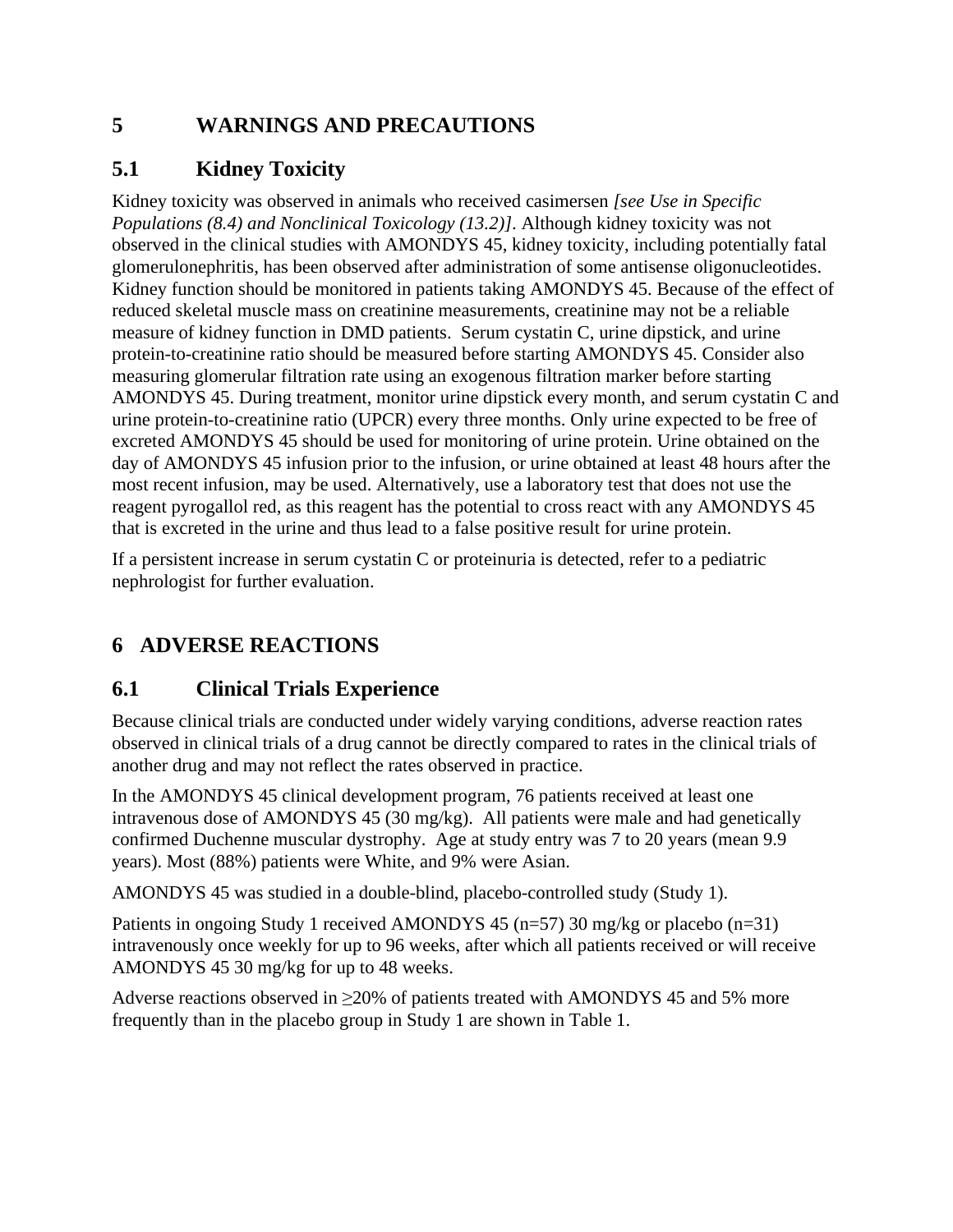### **Table 1. Adverse Reactions Occurring in at Least 20% of Patients Treated with AMONDYS 45 and at a Rate at Least 5% More Frequently than in the Placebo Group in Study 1**

| <b>Adverse Reaction</b>                       | <b>AMONDYS 45</b><br>30 mg/kg Once Weekly | Placebo    |
|-----------------------------------------------|-------------------------------------------|------------|
|                                               | $(n = 57)$                                | $(n = 31)$ |
|                                               | $\%$                                      | $\%$       |
| <b>Upper Respiratory Tract</b><br>Infections* | 65                                        | 55         |
| Cough                                         | 33                                        | 26         |
| Pyrexia                                       | 33                                        | 23         |
| Headache                                      | 32                                        | 19         |
| Arthralgia                                    | 21                                        | 10         |
| Oropharyngeal Pain                            | 21                                        | 7          |

\*Includes upper respiratory infection, pharyngitis, nasopharyngitis, and rhinitis.

Other adverse reactions that occurred in at least 10% of patients treated with AMONDYS 45, and that were reported at a rate at least 5% more frequently in the AMONDYS 45 group than in the placebo group, were: ear pain, nausea, ear infection, post-traumatic pain, and dizziness and light-headedness.

## <span id="page-4-0"></span>**8 USE IN SPECIFIC POPULATIONS**

### <span id="page-4-1"></span>**8.1 Pregnancy**

#### Risk Summary

There are no human or animal data available to assess the use of AMONDYS 45 during pregnancy. In the U.S. general population, major birth defects occur in 2% to 4% and miscarriage occurs in 15% to 20% of clinically recognized pregnancies.

### <span id="page-4-2"></span>**8.2 Lactation**

#### Risk Summary

There are no human or animal data to assess the effect of AMONDYS 45 on milk production, the presence of casimersen in milk, or the effects of AMONDYS 45 on the breastfed infant.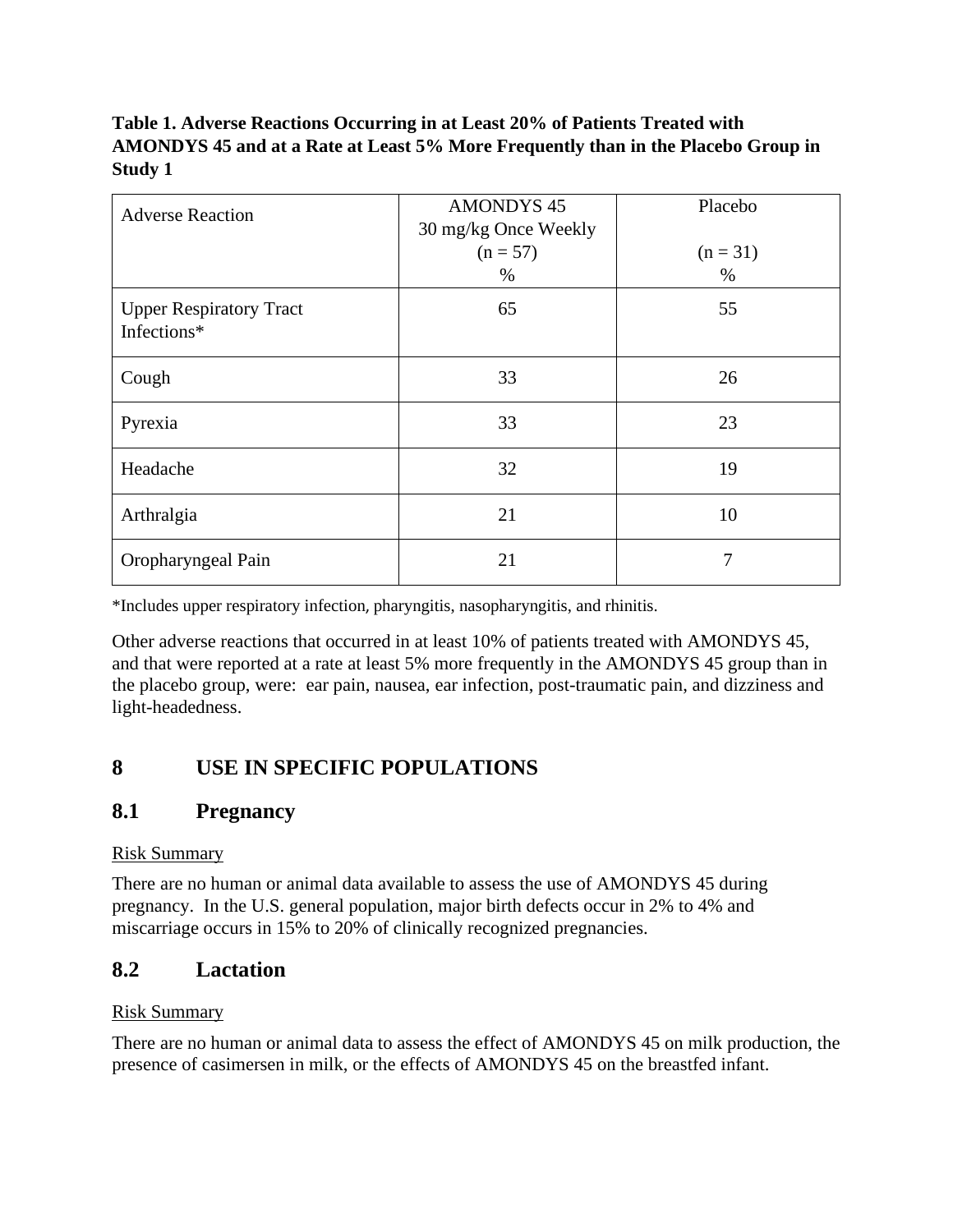The developmental and health benefits of breastfeeding should be considered along with the mother's clinical need for AMONDYS 45 and any potential adverse effects on the breastfed infant from AMONDYS 45 or from the underlying maternal condition.

## <span id="page-5-0"></span>**8.4 Pediatric Use**

AMONDYS 45 is indicated for the treatment of DMD in patients who have a confirmed mutation of the *DMD* gene that is amenable to exon 45 skipping, including pediatric patients *[see Clinical Studies (14)].*

## Juvenile Animal Toxicity Data

Intravenous administration of casimersen (0, 100, 300, and 900 mg/kg) to juvenile male rats once weekly for 10 weeks (postnatal days 14 to 77) resulted in renal tubular degeneration/necrosis at the highest dose tested. No effects were observed on the male reproductive system, neurobehavioral development, or immune function. At the overall no-effect dose (300 mg/kg), plasma exposure (AUC) was 4 times that in humans at the recommended human dose of 30 mg/kg/week.

# <span id="page-5-1"></span>**8.5 Geriatric Use**

DMD is largely a disease of children and young adults; therefore, there is no experience with AMONDYS 45 in geriatric DMD patients.

# <span id="page-5-2"></span>**8.6 Patients with Renal Impairment**

Renal clearance of casimersen is decreased in non-DMD adults with renal impairment based on estimated glomerular filtration rate (calculated using the Modification of Diet and Renal Disease (MDRD) equation) *[see Clinical Pharmacology (12.3)]*. However, because of the effect of reduced skeletal muscle mass on creatinine measurements in DMD patients, no specific dosage adjustment can be recommended for DMD patients with renal impairment based on estimated glomerular filtration rate. Patients with known renal function impairment should be closely monitored during treatment with AMONDYS 45.

# <span id="page-5-3"></span>**11 DESCRIPTION**

AMONDYS 45 (casimersen) injection is a sterile, aqueous, preservative-free, concentrated solution for dilution prior to intravenous administration. AMONDYS 45 is a clear to slightly opalescent, colorless liquid and may contain trace amounts of small, white to off-white amorphous particles. AMONDYS 45 is supplied in single-dose vials containing 100 mg casimersen (50 mg/mL). AMONDYS 45 is formulated as an isotonic phosphate buffered saline solution with an osmolality of 260 to 320 mOSM and a pH of 7.5. Each milliliter of AMONDYS 45 contains: 50 mg casimersen; 0.2 mg potassium chloride; 0.2 mg potassium phosphate monobasic; 8 mg sodium chloride; and 1.14 mg sodium phosphate dibasic, anhydrous, in water for injection. The product may contain hydrochloric acid or sodium hydroxide to adjust pH.

Casimersen is an antisense oligonucleotide of the phosphorodiamidate morpholino oligomer (PMO) subclass. PMOs are synthetic molecules in which the five-membered ribofuranosyl rings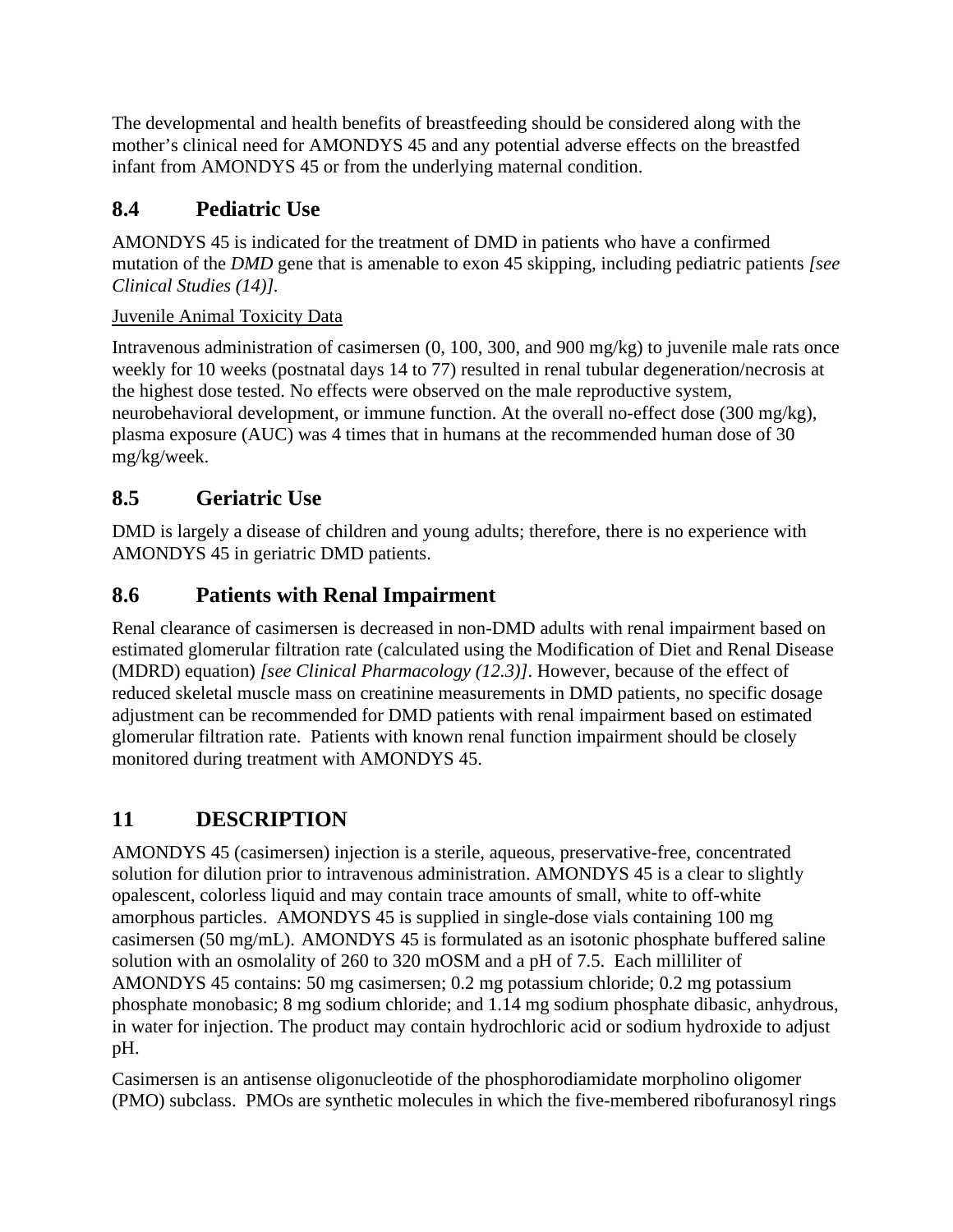found in natural DNA and RNA are replaced by a six-membered morpholino ring. Each morpholino ring is linked through an uncharged phosphorodiamidate moiety rather than the negatively charged phosphate linkage that is present in natural DNA and RNA. Each phosphorodiamidate morpholino subunit contains one of the heterocyclic bases found in DNA (adenine, cytosine, guanine, or thymine). Casimersen contains 22 linked subunits. The sequence of bases from the 5' end to 3' end is CAATGCCATCCTGGAGTTCCTG. The molecular formula of casimersen is  $C_{268}H_{424}N_{124}O_{95}P_{22}$  and the molecular weight is 7584.5 daltons.

The structure of casimersen is:

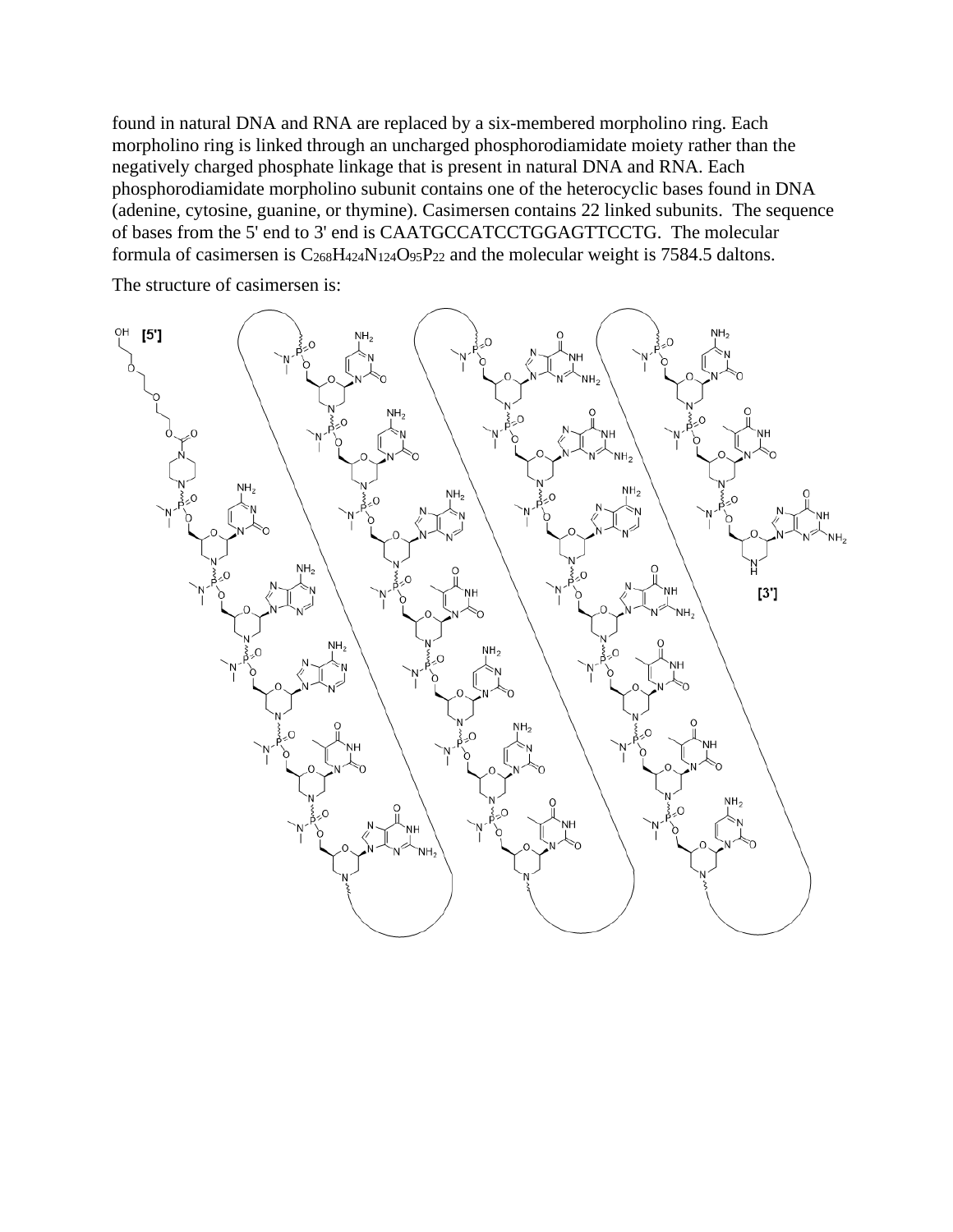# <span id="page-7-0"></span>**12 CLINICAL PHARMACOLOGY**

## <span id="page-7-1"></span>**12.1 Mechanism of Action**

<span id="page-7-2"></span>Casimersen is designed to bind to exon 45 of dystrophin pre-mRNA resulting in exclusion of this exon during mRNA processing in patients with genetic mutations that are amenable to exon 45 skipping. Exon 45 skipping is intended to allow for production of an internally truncated dystrophin protein in patients with genetic mutations that are amenable to exon 45 skipping *[see Clinical Studies (14)]*.

# **12.2 Pharmacodynamics**

In the interim analysis of muscle biopsy tissue obtained at baseline and at Week 48 from patients in Study 1, patients who received AMONDYS 45 (n=27) demonstrated a significant increase in skipping of exon 45 ( $p<0.001$ ) compared to baseline, demonstrated by reverse transcription digital droplet polymerase chain reaction (RT-ddPCR). Patients who received placebo  $(n=16)$ did not demonstrate a significant increase in exon 45 skipping (p=0.808). The level of exon skipping is positively correlated with dystrophin protein expression *[see Clinical Studies (14)]*.

In Study 1 *[see Clinical Studies (14)]*, dystrophin levels as assessed by the Sarepta Western blot assay increased from 0.93% (SD 1.67) of normal at baseline to 1.74% (SD 1.97) of normal after 48 weeks of treatment with AMONDYS 45. The mean change from baseline in dystrophin after 48 weeks of treatment with AMONDYS 45 was 0.81% (SD 0.70) of normal levels (p<0.001). This increase in dystrophin protein expression after treatment with AMONDYS 45 positively correlated with the level of exon skipping. The mean change from baseline in dystrophin after 48 weeks of treatment with placebo was 0.22% (SD 0.49). Patients who received AMONDYS 45 showed a significantly greater increase in dystrophin protein levels from baseline to Week 48 compared to those who received placebo (mean difference of 0.59%;  $p = 0.004$ ). Dystrophin levels assessed by Western blot can be meaningfully influenced by differences in sample processing, analytical technique, reference materials, and quantitation methodologies. Therefore, comparing dystrophin results from different assay protocols will require a standardized reference material and additional bridging studies.

Correct localization of dystrophin to the sarcolemma in patients treated with AMONDYS 45 was demonstrated by immunofluorescence staining.

# <span id="page-7-3"></span>**12.3 Pharmacokinetics**

The pharmacokinetics of casimersen was evaluated in DMD patients following administration of intravenous (IV) doses ranging from 4 mg/kg/week to 30 mg/kg/week (i.e., recommended dosage). Following a single IV dose of casimersen, C<sub>max</sub> was reached at the end of infusion. Casimersen exposure increased in a proportional manner with dose increment. No accumulation of casimersen was observed in plasma following once weekly dosing. Inter-subject variability (as %CV) for casimersen  $C_{\text{max}}$  and AUC ranged from 12% to 34% and 16% to 34%, respectively.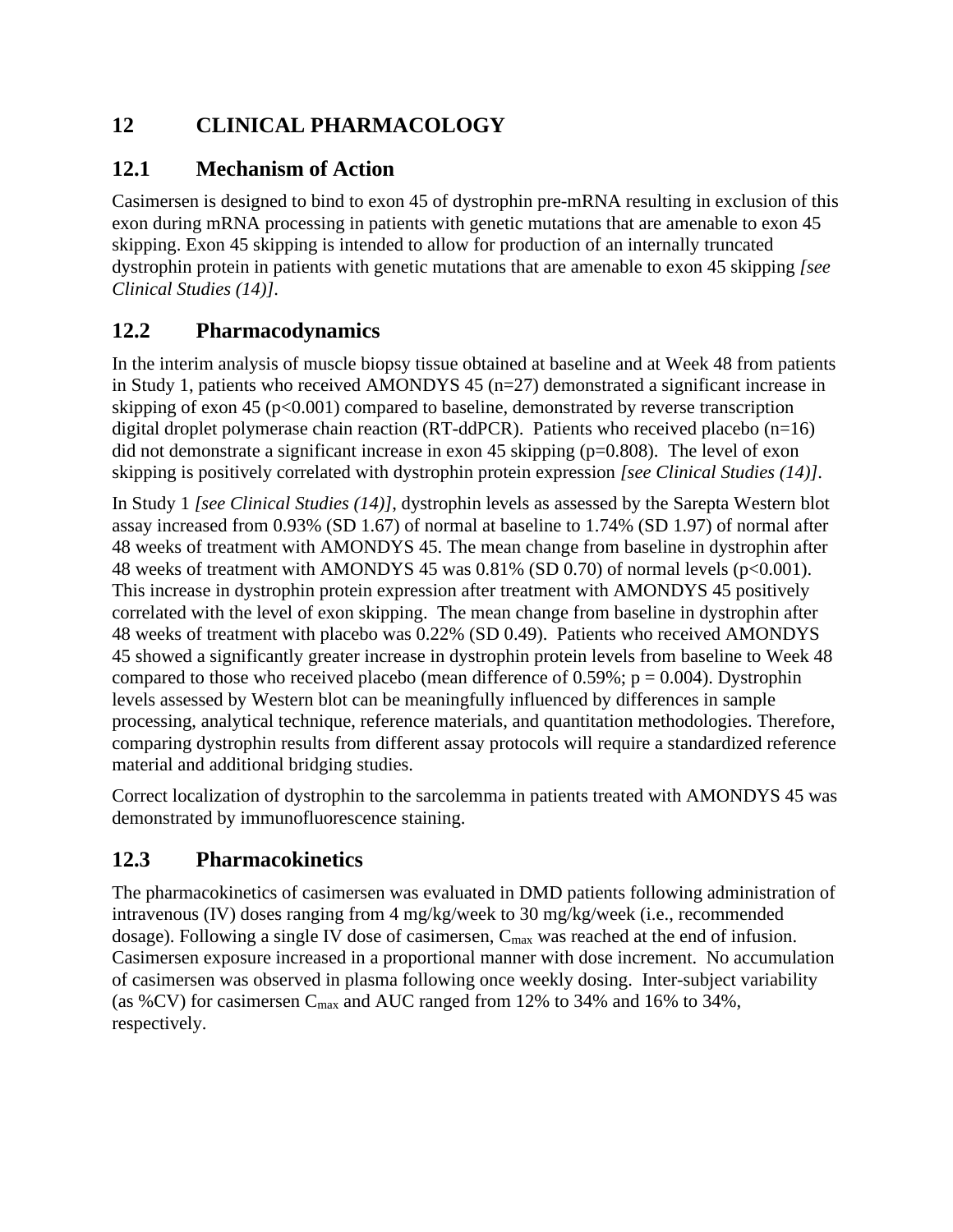#### Distribution

Binding of casimersen to human plasma protein was not concentration-dependent and ranged from 8.4% to 31.6%. The mean apparent volume of distribution at steady state  $(V_{ss})$  was 367 mL/kg (%CV = 28.9) following a 30 mg/kg dose of casimersen administered intravenously.

#### Elimination

The plasma clearance (CL) of casimersen was 180 mL/hr/kg at the 30 mg/kg dose. The elimination half-life  $(t_{1/2})$  was 3.5 hours (SD 0.4 hours).

#### *Metabolism*

Casimersen is metabolically stable in human hepatic microsomal incubations. No metabolites were detected in plasma or urine.

#### *Excretion*

Casimersen is mostly excreted unchanged in the urine. In a clinical study with radiolabeled casimersen, more than 90% of the drug was excreted in urine, with negligible fecal excretion.

#### Specific Populations

#### *Age, Sex & Race*

The pharmacokinetics of AMONDYS 45 have been evaluated in male DMD patients 9 to 20 years of age. There is no experience with the use of AMONDYS 45 in DMD patients 65 years of age or older. AMONDYS 45 has not been studied in female patients. The potential impact of race on the pharmacokinetics of casimersen is unknown.

#### *Patients with Renal Impairment*

The effect of renal impairment on the pharmacokinetics of casimersen was evaluated in non-DMD subjects aged 35 to 65 years with Stage 2 chronic kidney disease (CKD) (n=8, estimated glomerular filtration rate [eGFR]  $\geq 60$  and <90 mL/min/1.73 m<sup>2</sup>) or Stage 3 CKD (n=8, eGFR  $\geq$ 30 and <60 mL/min/1.73 m<sup>2</sup>) and matched healthy subjects (n=9, eGFR  $\geq$ 90 mL/min/1.73 m<sup>2</sup>). Subjects received a single 30 mg/kg intravenous dose of casimersen.

In subjects with Stage 2 or Stage 3 CKD, exposure (AUC) increased approximately 1.2-fold and 1.8-fold, respectively, compared with subjects with normal renal function. The  $C_{\text{max}}$  in subjects with Stage 2 CKD was similar to  $C_{\text{max}}$  in subjects with normal renal function; in subjects with Stage 3 CKD, there was a 1.2-fold increase in  $C_{\text{max}}$  compared with subjects with normal renal function. The effect of Stage 4 or Stage 5 CKD on casimersen pharmacokinetics and safety has not been studied.

Estimated GFR values derived from MDRD equations and the threshold definitions for various CKD stages in otherwise healthy adults would not be generalizable to pediatric patients with DMD. Therefore, no specific dosage adjustment can be recommended for patients with renal impairment *[see Use in Specific Populations (8.6)]*.

#### *Patients with Hepatic Impairment*

AMONDYS 45 has not been studied in patients with hepatic impairment. However, casimersen does not undergo hepatic metabolism, and the systemic clearance of casimersen is not expected to be affected by hepatic impairment.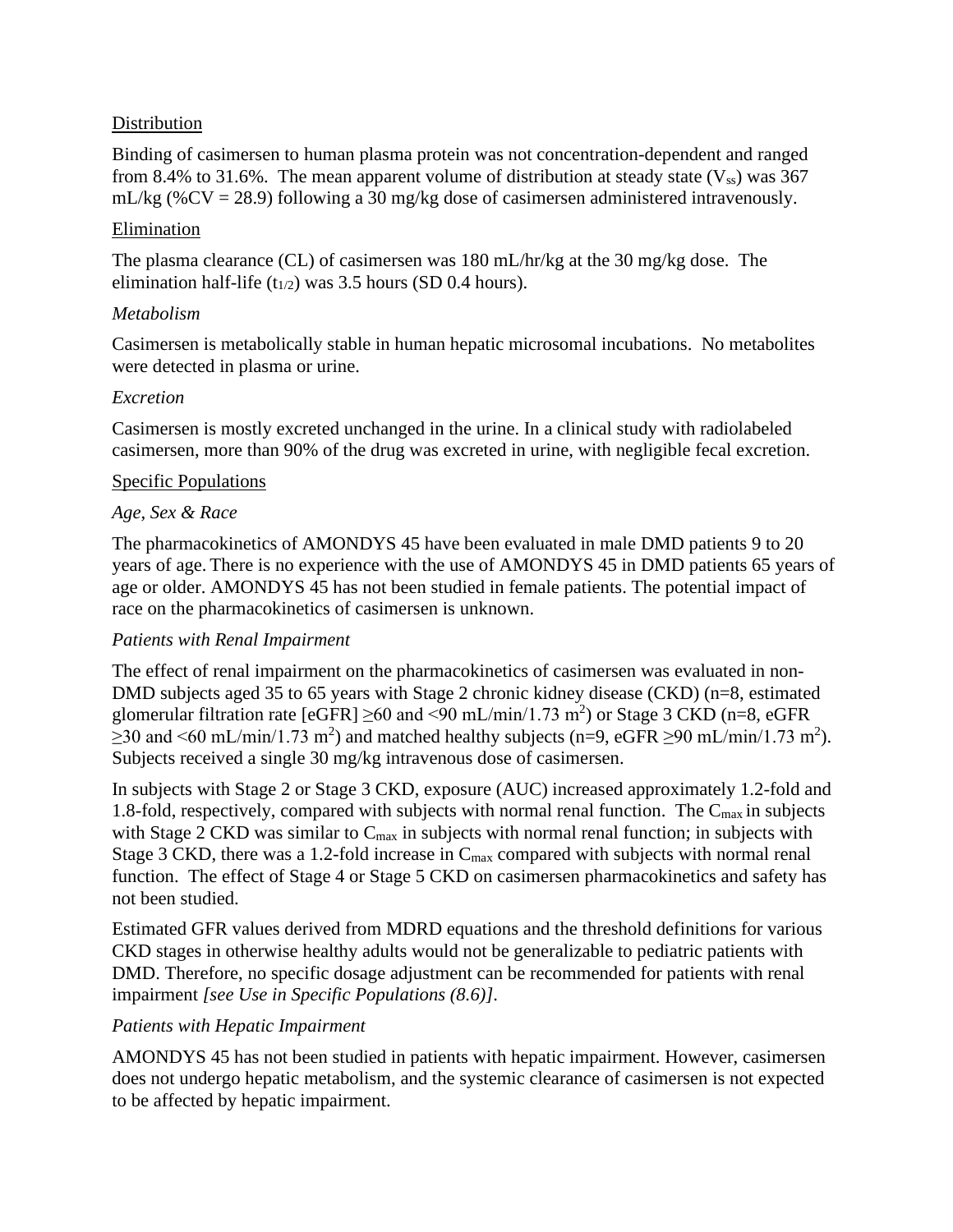#### Drug Interaction Studies

Based on *in vitro* data, casimersen has a low potential for clinically relevant drug-drug interactions with major CYP enzymes and transporters.

Casimersen did not inhibit CYP1A2, CYP2B6, CYP2C8, or CYP2D6 *in vitro*. Casimersen was a potential inhibitor of CYP3A4/5, CYP2C9, and CYP2C19 *in vitro*; however, considering its short plasma half-life and lack of plasma accumulation with the weekly dosing regimen, clinical drug interaction with substrates for these enzymes is unlikely. Casimersen did not induce CYP1A2, CYP2B6, or CYP3A4 either at the mRNA or protein (activity) level. Casimersen was not metabolized by human hepatic microsomes and was not a substrate or strong inhibitor of the key human drug transporters tested (OAT1, OAT3, OCT2, OATP1B1, OATP1B3, MATE1, MATE2-K, P-gp, BCRP, and MRP2).

# <span id="page-9-0"></span>**13 NONCLINICAL TOXICOLOGY**

# <span id="page-9-2"></span><span id="page-9-1"></span>**13.1 Carcinogenesis, Mutagenesis, Impairment of Fertility**

### Carcinogenesis

Carcinogenicity studies have not been conducted with casimersen.

#### **Mutagenesis**

Casimersen was negative in in vitro (bacterial reverse mutation assay and chromosomal aberration assay in CHO cells) and in vivo (mouse bone marrow micronucleus) assays.

### Impairment of Fertility

Fertility studies in animals were not conducted with casimersen. No effects of casimersen were observed on the male reproductive system following weekly administration to male mice at subcutaneous doses up to 960 mg/kg for 26 weeks or to male monkeys at intravenous doses up to 640 mg/kg for 39 weeks. Plasma exposures at the highest doses tested in mouse and monkey were approximately 9 and 35 times, respectively, that in humans at the recommended human dose of 30 mg/kg/week.

## <span id="page-9-3"></span>**13.2 Animal Toxicology and/or Pharmacology**

Kidney toxicity was observed in studies in male mice and rats *[see Warnings and Precautions (5.1)]*.

In male mice, casimersen was administered weekly for 12 weeks (0, 12, 120, or 960 mg/kg) or 22 weeks (0, 300, 960, or 2000 mg/kg) by intravenous injection or for 26 weeks by subcutaneous injection (0, 300, 600, or 960 mg/kg). In the 12-week study, microscopic findings in kidney (cytoplasmic basophilia and microvacuolation) were observed at the highest dose tested. In the 22- and 26-week studies, renal tubular degeneration was observed at all doses. A no-effect dose for adverse effects on kidney was not identified. Plasma exposure (AUC) at the lowest dose tested in the 26-week study (300 mg/kg) was approximately 2 times that in humans at the recommended human dose (RHD) of 30 mg/kg/week.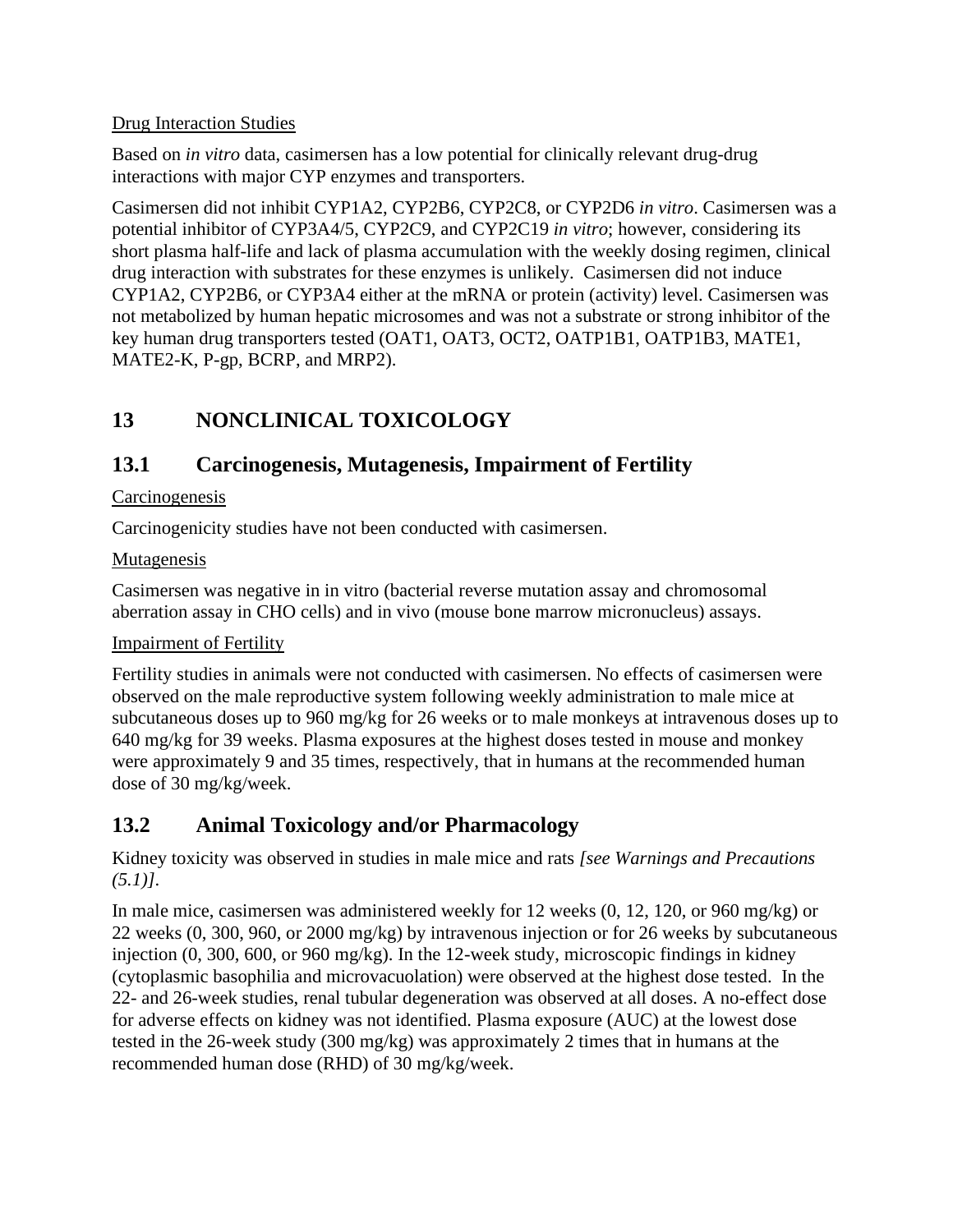In male rats, intravenous administration of casimersen (0, 250, 500, 1000, or 2000 mg/kg) weekly for 13 weeks resulted in renal tubular degeneration at all doses tested; at the highest dose, the microscopic changes were accompanied by increases in blood urea nitrogen. A no-effect dose for adverse effects on kidney was not identified. Plasma exposure (AUC) at the lowest dose tested were approximately 4 times that in humans at the RHD.

# **14 CLINICAL STUDIES**

The effect of AMONDYS 45 on dystrophin production was evaluated in one study in male DMD patients who have a confirmed mutation of the *DMD* gene that is amenable to exon 45 skipping (Study 1; NCT02500381).

Study 1 is an ongoing, double-blind, placebo-controlled, multicenter study designed to evaluate the safety and efficacy of AMONDYS 45 in ambulatory patients. The study is planned to enroll a total of 111 patients, age 7 to 13 years, randomized to AMONDYS 45 or placebo in a 2 to 1 ratio. Patients were required to have been on a stable dose of oral corticosteroids for at least 24 weeks prior to dosing with AMONDYS 45 or placebo. Following the 96-week double-blind period, all patients began or are to begin an additional 48 week open-label treatment period. Interim efficacy was assessed based on change from baseline in the dystrophin protein level (measured as % of the dystrophin level in healthy subjects, i.e., % of normal) at Week 48 of Study 1. Interim results from 43 evaluable patients ( $n = 27$ , AMONDYS 45;  $n = 16$ , placebo) who had a muscle biopsy at Week 48 of the double-blind period are presented in Table 2. Patients who provided muscle biopsy data had a median age of 9 years and were 86% White.

|                                         | Placebo    | <b>AMONDYS 45</b>       |
|-----------------------------------------|------------|-------------------------|
|                                         |            | $30 \text{ mg/kg/week}$ |
|                                         |            | IV                      |
| Dystrophin by Sarepta Western blot      | $n=16$     | $n=27$                  |
| Baseline Mean (SD)                      | 0.54(0.79) | 0.93(1.67)              |
| Week 48 Mean (SD)                       | 0.76(1.15) | 1.74(1.97)              |
| Change from Baseline Mean (SD)          | 0.22(0.49) | 0.81(0.70)              |
| p-value Change from Baseline to Week 48 | 0.09       | < 0.001                 |
| Between group mean difference           | 0.59       |                         |
| p-value between groups                  | $p=0.004$  |                         |

**Table 2. Dystrophin Levels (% of Normal) at Baseline and at Week 48 from Muscle Biopsy Interim Results in Study 1**